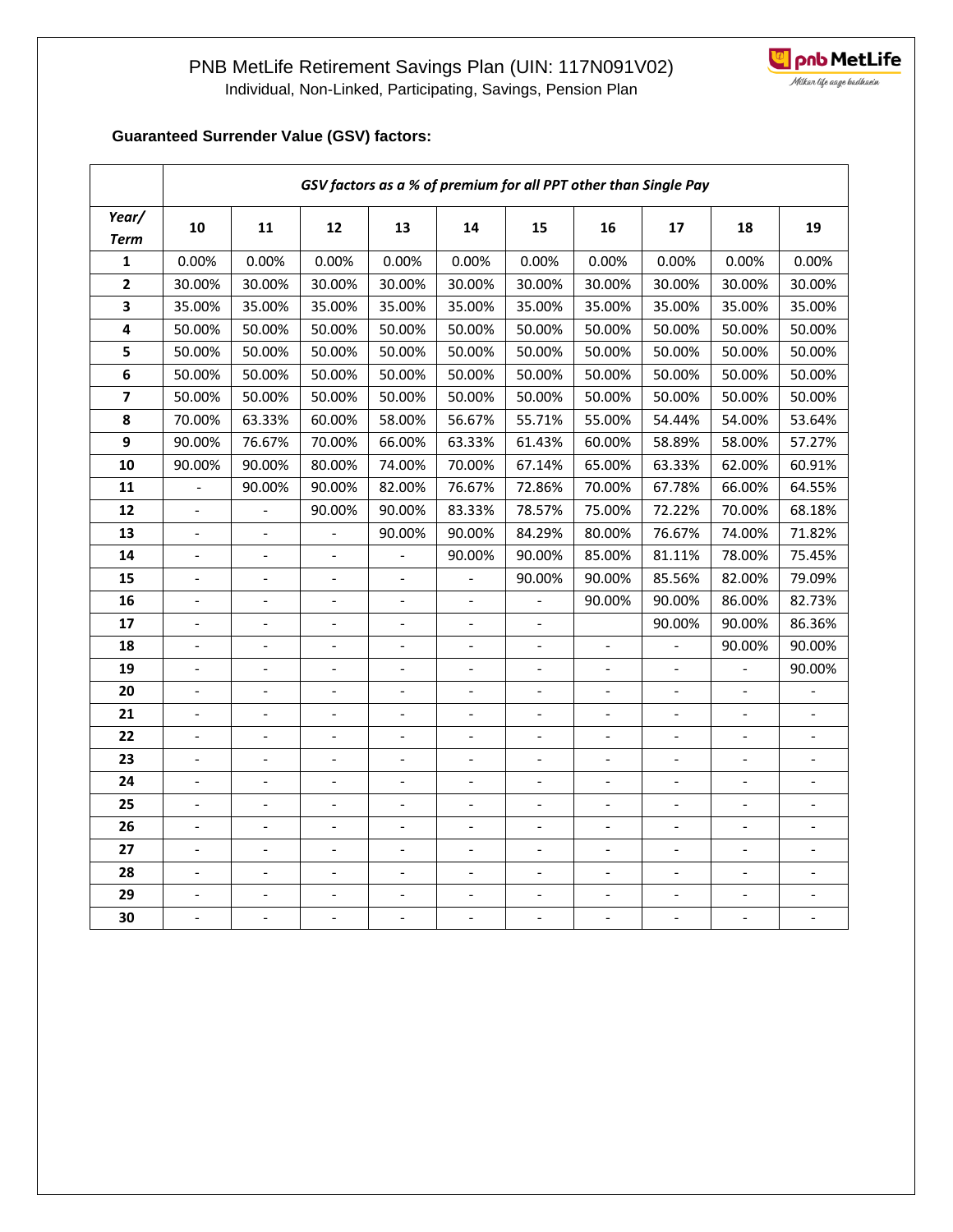## PNB MetLife Retirement Savings Plan (UIN: 117N091V02)



Individual, Non-Linked, Participating, Savings, Pension Plan

|                         | GSV factors as a % of premium for all PPT other than Single Pay |                              |                          |                |                          |                |        |        |                  |        |        |  |  |
|-------------------------|-----------------------------------------------------------------|------------------------------|--------------------------|----------------|--------------------------|----------------|--------|--------|------------------|--------|--------|--|--|
| Year/<br><b>Term</b>    | 20                                                              | 21                           | 22                       | 23             | 24                       | 25             | 26     | 27     | 28               | 29     | 30     |  |  |
| $\mathbf 1$             | 0.00%                                                           | 0.00%                        | 0.00%                    | 0.00%          | 0.00%                    | 0.00%          | 0.00%  | 0.00%  | 0.00%            | 0.00%  | 0.00%  |  |  |
| $\overline{\mathbf{2}}$ | 30.00%                                                          | 30.00%                       | 30.00%                   | 30.00%         | 30.00%                   | 30.00%         | 30.00% | 30.00% | 30.00%<br>30.00% |        | 30.00% |  |  |
| 3                       | 35.00%                                                          | 35.00%                       | 35.00%                   | 35.00%         | 35.00%                   | 35.00%         | 35.00% | 35.00% | 35.00%           | 35.00% | 35.00% |  |  |
| 4                       | 50.00%                                                          | 50.00%                       | 50.00%                   | 50.00%         | 50.00%                   | 50.00%         | 50.00% | 50.00% | 50.00%           | 50.00% | 50.00% |  |  |
| 5                       | 50.00%                                                          | 50.00%                       | 50.00%                   | 50.00%         | 50.00%                   | 50.00%         | 50.00% | 50.00% | 50.00%           | 50.00% | 50.00% |  |  |
| 6                       | 50.00%                                                          | 50.00%                       | 50.00%                   | 50.00%         | 50.00%                   | 50.00%         | 50.00% | 50.00% | 50.00%           | 50.00% | 50.00% |  |  |
| $\overline{\mathbf{z}}$ | 50.00%                                                          | 50.00%                       | 50.00%                   | 50.00%         | 50.00%                   | 50.00%         | 50.00% | 50.00% | 50.00%           | 50.00% | 50.00% |  |  |
| 8                       | 53.33%                                                          | 53.08%                       | 52.86%                   | 52.67%         | 52.50%                   | 52.35%         | 52.22% | 52.11% | 52.00%           | 51.90% | 51.82% |  |  |
| $\boldsymbol{9}$        | 56.67%                                                          | 56.15%                       | 55.71%                   | 55.33%         | 55.00%                   | 54.71%         | 54.44% | 54.21% | 54.00%           | 53.81% | 53.64% |  |  |
| 10                      | 60.00%                                                          | 59.23%                       | 58.57%                   | 58.00%         | 57.50%                   | 57.06%         | 56.67% | 56.32% | 56.00%           | 55.71% | 55.45% |  |  |
| 11                      | 63.33%                                                          | 62.31%                       | 61.43%                   | 60.67%         | 60.00%                   | 59.41%         | 58.89% | 58.42% | 58.00%           | 57.62% | 57.27% |  |  |
| 12                      | 66.67%                                                          | 65.38%                       | 64.29%                   | 63.33%         | 62.50%                   | 61.76%         | 61.11% | 60.53% | 60.00%           | 59.52% | 59.09% |  |  |
| 13                      | 70.00%                                                          | 68.46%                       | 67.14%                   | 66.00%         | 65.00%                   | 64.12%         | 63.33% | 62.63% | 62.00%           | 61.43% | 60.91% |  |  |
| 14                      | 73.33%                                                          | 71.54%                       | 70.00%                   | 68.67%         | 67.50%                   | 66.47%         | 65.56% | 64.74% | 64.00%           | 63.33% | 62.73% |  |  |
| 15                      | 76.67%                                                          | 74.62%                       | 72.86%                   | 71.33%         | 70.00%                   | 68.82%         | 67.78% | 66.84% | 66.00%           | 65.24% | 64.55% |  |  |
| 16                      | 80.00%                                                          | 77.69%                       | 75.71%                   | 74.00%         | 72.50%                   | 71.18%         | 70.00% | 68.95% | 68.00%           | 67.14% | 66.36% |  |  |
| 17                      | 83.33%                                                          | 80.77%                       | 78.57%                   | 76.67%         | 75.00%                   | 73.53%         | 72.22% | 71.05% | 70.00%           | 69.05% | 68.18% |  |  |
| 18                      | 86.67%                                                          | 83.85%                       | 81.43%                   | 79.33%         | 77.50%                   | 75.88%         | 74.44% | 73.16% | 72.00%           | 70.95% | 70.00% |  |  |
| 19                      | 90.00%                                                          | 86.92%                       | 84.29%                   | 82.00%         | 80.00%                   | 78.24%         | 76.67% | 75.26% | 74.00%           | 72.86% | 71.82% |  |  |
| 20                      | 90.00%                                                          | 90.00%                       | 87.14%                   | 84.67%         | 82.50%                   | 80.59%         | 78.89% | 77.37% | 76.00%           | 74.76% | 73.64% |  |  |
| 21                      |                                                                 | 90.00%                       | 90.00%                   | 87.33%         | 85.00%                   | 82.94%         | 81.11% | 79.47% | 78.00%           | 76.67% | 75.45% |  |  |
| 22                      |                                                                 |                              | 90.00%                   | 90.00%         | 87.50%                   | 85.29%         | 83.33% | 81.58% | 80.00%           | 78.57% | 77.27% |  |  |
| 23                      |                                                                 |                              |                          | 90.00%         | 90.00%                   | 87.65%         | 85.56% | 83.68% | 82.00%           | 80.48% | 79.09% |  |  |
| 24                      | $\overline{\phantom{a}}$                                        | $\qquad \qquad \blacksquare$ | $\overline{\phantom{a}}$ | $\overline{a}$ | 90.00%                   | 90.00%         | 87.78% | 85.79% | 84.00%           | 82.38% | 80.91% |  |  |
| 25                      | $\overline{\phantom{a}}$                                        | $\overline{a}$               | $\overline{\phantom{a}}$ | $\overline{a}$ | $\overline{\phantom{a}}$ | 90.00%         | 90.00% | 87.89% | 86.00%           | 84.29% | 82.73% |  |  |
| 26                      |                                                                 | $\overline{a}$               | $\overline{\phantom{a}}$ | $\overline{a}$ |                          |                | 90.00% | 90.00% | 88.00%           | 86.19% | 84.55% |  |  |
| 27                      |                                                                 |                              | $\overline{a}$           |                |                          |                |        | 90.00% | 90.00%           | 88.10% | 86.36% |  |  |
| 28                      |                                                                 | $\overline{a}$               | $\overline{a}$           |                | $\overline{a}$           | $\overline{a}$ |        |        | 90.00%           | 90.00% | 88.18% |  |  |
| 29                      |                                                                 | $\overline{a}$               | $\overline{a}$           | $\overline{a}$ |                          |                |        |        |                  | 90.00% | 90.00% |  |  |
| 30                      |                                                                 |                              |                          |                |                          |                |        |        |                  |        | 90.00% |  |  |